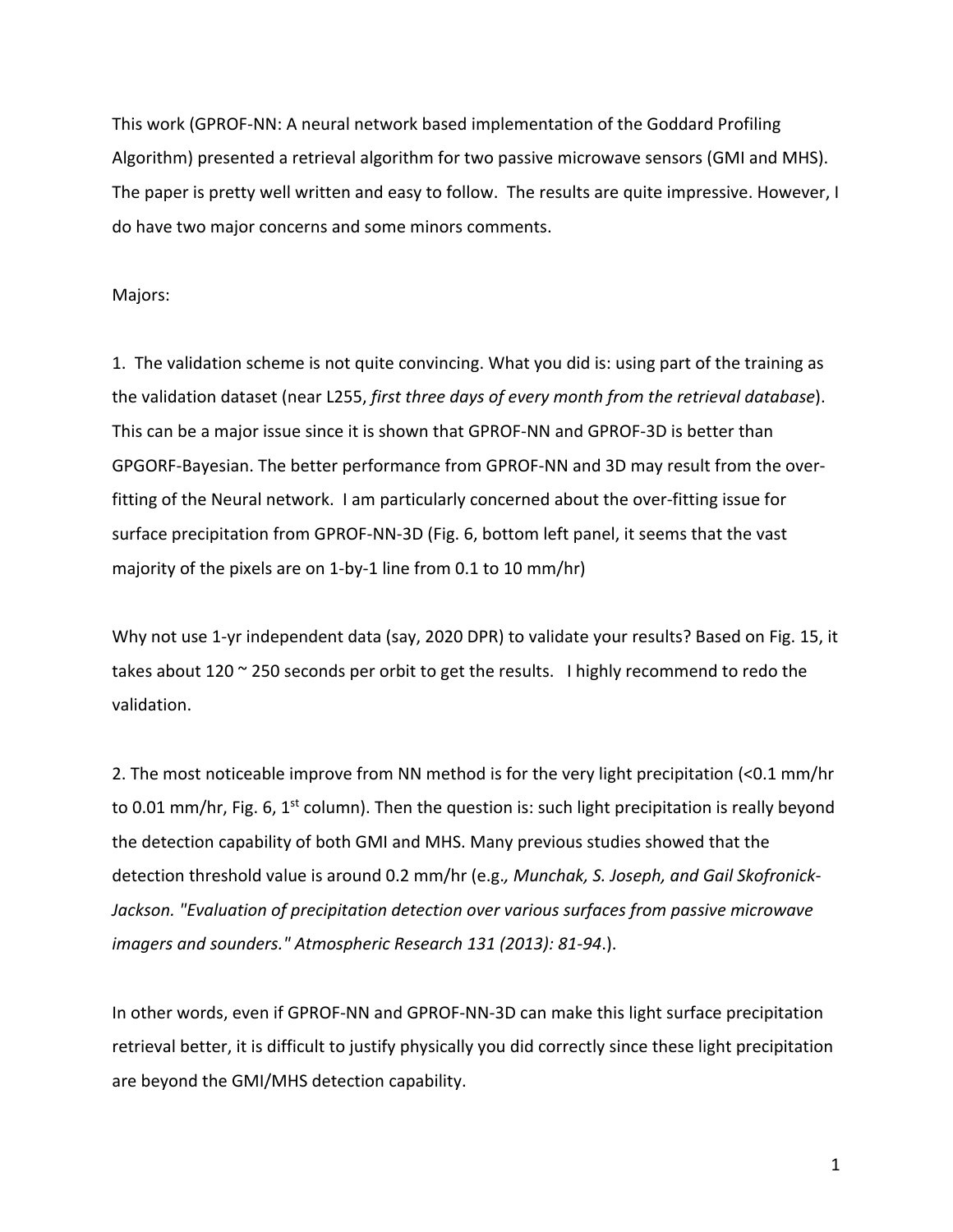## Minors:

Line 3: "at such high temporal resolution" to "at three hours temporal resolution", because the temporal resolution from PMWs is rather low (even with the constellation), compared with IR (can be 10 minutes or less).

Line 23: "can be expect" to "can be expected"

Line 33: "3 hours" to "three hours" to be consistent with what you have used in the abstract.

Line 34: "GPM level 3 retrieval products" probably need to change to "GPM level 3 retrieval product". My understanding is that: there is only one Level 3 product (ie.., IMERG). Also, it may be better to briefly introduce IMERG via one sentence since IMERG is more widely used and known. But not so many studies realized that PMWs form the foundation for IMERG.

Line 134: I believe there are two typos in the multiple-variate normal distribution: (1) ni should be 1; and (2) 2pi, should be (2pi)^n (n is the variable number, should be 13 TBs). Please double check.

Line 157: "as well" to "as well as"

Fig. 5. I don't understand what is the color squares. In the caption, it is mentioned "Grey squares mark equilaterals with …", what are the colored squares? I guess grey and color squares are the same??

Fig. 5: Please explain more what are the Fig. 5(c), and why you are doing this way?